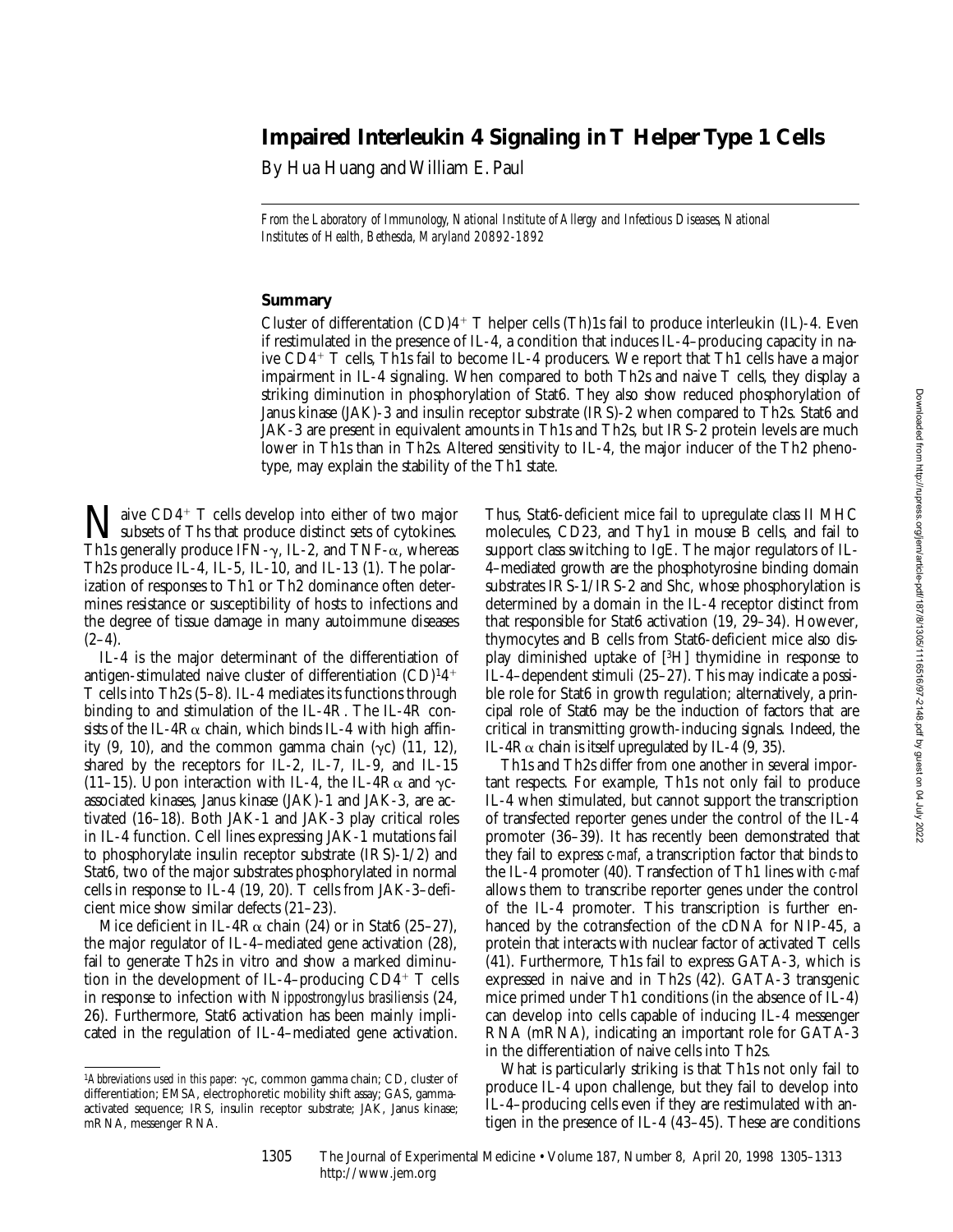that cause the development of naive T cells into IL-4 producers. Thus, Th1s have lost the ability to induce IL-4– producing capacity. In addition, it has been reported that long-term lines of Th1s are incapable of growth in response to IL-4 despite the fact that Th1 and Th2 lines display essentially equal capacity to bind IL-4 with high affinity (46). It has been reported that these lines differ in their sensitivity to IL-1 and it has been suggested that this explains their differential sensitivity to IL-4 as a growth stimulus (47).

We wished to examine the possibility that the inability of Th1s to respond to IL-4 with the induction of IL-4–producing activity might reflect an insensitivity of these cells to IL-4. Here we show that while Th1s express amounts of IL-4R comparable to Th2s, they lose their capacity to phosphorylate Stat6 as they differentiate and that such loss is correlated with the inability of these cells to upregulate CD30 in response to IL-4 and to develop into IL-4 producers. Furthermore, we demonstrate that the level of expression of IRS-2, a principal regulator of IL-4–mediated growth, is enhanced upon development of naive cells into Th2s but not Th1s; this enhancement does not occur in cells from Stat6-deficient mice. In differentiated Th1s, IL-4 does not enhance expression of IRS-2. These results indicate that a defect in the activation of Stat6 in Th1s can explain many of the phenotypic properties of these cells.

#### **Materials and Methods**

*Animals and Cell Cultures.* B10.A mice were obtained from Jackson Laboratory (Bar Harbor, ME). Mice transgenic for TCR- $\alpha$ and  $-\beta$  chains encoding a receptor specific for pigeon cytochrome C peptide  $88-104$  in association with the IE<sup>k</sup> class II MHC molecule were maintained in our animal quarters. Lymph node cells were depleted of  $CD8^+$  cells, B220<sup>+</sup> cells, and IA<sup>k+</sup> cells by negative selection using magnetic beads. The purified  $CD4^+$  cells were then centrifuged on a discontinuous 50, 60, and 70% Percoll gradient. Cells with a density of  $>70\%$  were collected and used for priming (7). Primary stimulation of TCR transgenic cells was carried out by culturing  $10^6$  naive CD4<sup>+</sup> T cells in the presence of 10<sup>7</sup> irradiated T cell–depleted spleen cells from B10.A, 1  $\mu$ M pigeon cytochrome C peptide (prepared by National Institute of Allergy and Infectious Diseases Biologic Resources Branch) and IL-2 (10 U/ml) for 7 d. For differentiation of Th1s, monoclonal anti–IL-4 antibody (11B11; 10  $\mu$ g/ml) and IL-12 (10 ng/ml) were also added to the culture; for the differentiation of Th2s, IL-4 (0.5 ng/ml) and anti–IL-12 antibody (R&D Systems, Inc., Minneapolis, MN) were added. In some instances, the priming culture was repeated one or two times. T and B cell–depleted APCs were prepared from splenocytes by depleting Thy 1.2 and B220 positive cells using the magnetic bead method. Stat6 knockout mice and littermate controls were provided by Dr. James Ihle (St. Jude Children's Research Hospital, Memphis, TN). These (129  $\times$  C57BL/6) mice were backcrossed to normal C57BL/6 mice.

*Immunoprecipitation and Western Blot Analysis.* Th1s or Th2s were washed with HBSS twice, recultured with 10 U/ml rIL-2 overnight, and then deprived of serum and cytokines for 2 h. Cells ( $5 \times 10^6$  ml) were stimulated with 5 ng/ml of IL-4 in complete RMPI at room temperature for 12 min. The reaction was stopped with cold PBS containing 100  $\mu$ M Na<sub>3</sub> VO<sub>4</sub>. Cells were then lysed with 0.5 ml lysis buffer (50 mM Hepes, 0.5% Nonidet

P-40, 5 mM EDTA, 50 mM NaCl, 10 mM Na pyrophosphate, and 50 mM NaF) freshly supplemented with 1 mM  $\text{Na}_3 \text{VO}_4$ , 1 mM PMSF, and 10  $\mu$ g/ml aprotinin, leupeptin, and pepstatin. Lysates were incubated with  $5-10 \mu l$  antibody for 2 h on ice. Immune complexes were precipitated with protein G agarose beads (Pierce Chemical Co., Rockford, IL), eluted with SDS-PAGE loading buffer, separated in a 7.5% acrylamide gel, and transferred onto Immobilon-P membranes (Millipore, Bedford, MA), which were probed with specific antibodies (17) and visualized with an enhanced chemiluminescent detection system (Pierce Chemical Co.). Anti-Stat6 antibody was provided by Dr. James Ihle (St. Jude Children's Research Hospital, Memphis, TN), anti–JAK-3 by Dr. John O'Shea (National Institutes of Health, Bethesda, MD), and anti–IRS-2 antibody and anti–phosphotyrosine (4G10) were purchased from Upstate Biotechnology Inc. (Lake Placid, NY)

*Reverse Transcriptase PCR.* TCR transgenic Th2s were washed extensively at the end of the priming culture and recultured in IL-2 supplemented complete medium for 14 d until these cells had become small and round shaped. These well-"rested" cells (10<sup>6</sup>) were then either unstimulated or stimulated with  $2 \times 10^5$ irradiated T and B cell–depleted APCs, IL-2, and cytochrome C peptide with or without IL-4 (0.5 ng/ml) for 6 or 22 h. Total RNA were prepared by the guanidinium method and reverse transcribed into cDNA. PCRs were performed using IRS-2 primers (forward: TGGTGAGGCAGGTACCCGTCT; reverse: TCTGCACGGATGACCTTAGCA; reference 48) and actin primers (forward: GATGACGATATCGCTGCGCTG; reverse: GTACGACCAGAGGCATACAGG). Amplification was performed (geneAmp PCR system 9600; Perkin-Elmer Corp., Foster City, CA). The cycling conditions were  $94^{\circ}$ C for 15 s,  $59^{\circ}$ C for 15 s, and  $72^{\circ}$ C for 30 s for 35 cycles, followed by extension at 72°C for 5 min. PCR products were analyzed by electrophoresis in a 2% agarose gel.

*Flow Cytometry Analysis and ELISA.* For IL-4R staining, cells were incubated with 10% goat serum for 5 min to block nonspecific binding. M1 anti–IL-4R monoclonal antibody or a rat isotype control (Genzyme, Cambridge, MA) were added to the cells and incubated for 20 min in FACS® buffer (Becton Dickinson, Mountain View, CA; PBS/3% fetal calf serum/0.1% sodium azide). Cells then were washed with FACS® buffer. FITC-labeled goat Fab' fragment against rat IgG (Southern Biotechnology Associates, Birmingham, AL) were added to stained cells for 20 min. For CD30 staining, cells were first blocked with  $10 \mu$  of 2.4G2 rat anti-mouse  $Fc\gamma RII/III$  ascitic fluid for 5 min before staining with PE-labeled monoclonal antibody against mouse CD30 (PharMingen, San Diego, CA) for 20 min in  $FACS^{\otimes}$  buffer. The stained cells were washed twice with FACS<sup>®</sup> buffer and analyzed in a FACScan<sup>®</sup>. IL-4 and IFN- $\alpha$  production were measured using commercial ELISA detection kits (Endogen, Woburn, MA).

#### **Results**

*Th1 Cells Display a Marked Diminution in IL-4–induced* Stat6 and JAK-3 Phosphorylation. We prepared dense CD4<sup>+</sup> T cells from mice transgenic for  $TCR-\alpha$  and  $-\beta$  chains specific for a cytochrome C peptide in association with  $I\to$ (7). These cells were primed in vitro by culturing for two rounds of 7 d each with T cell–depleted spleen cells from B10.A mice together with 1  $\mu$ M cytochrome C peptide and IL-2. To generate Th1s, we added monoclonal anti– IL-4 antibody and IL-12; to generate Th2s, we added IL-4 and anti–IL-12 antibody. Extracts prepared from Th2s that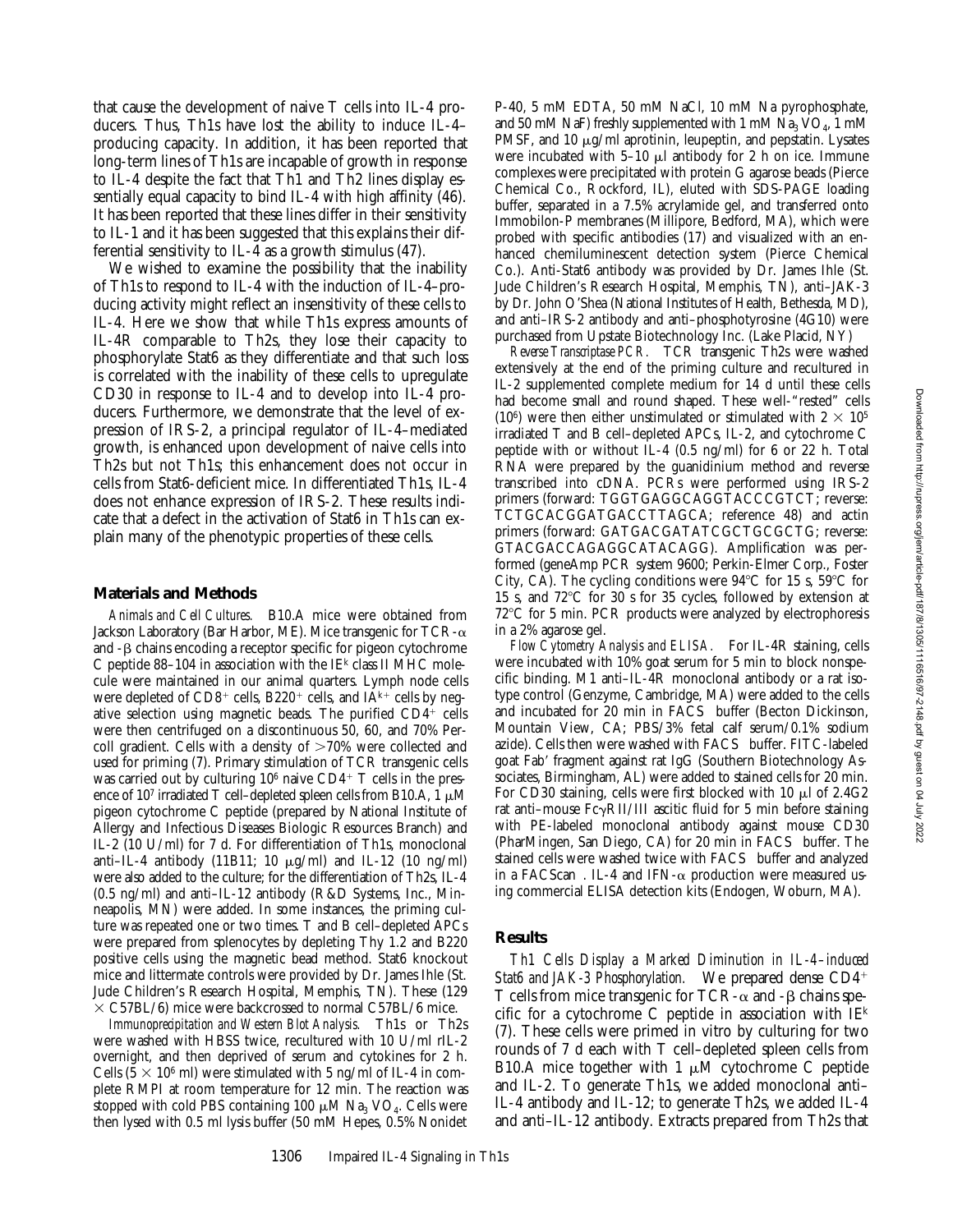

**Figure 1.** Impaired IL-4–induced phosphorylation of Stat6 and JAK-3 in Th1s. (*A*) Two-round–primed TCR transgenic Th1s and Th2s were recultured in IL-2 for 1 d and then deprived of serum and cytokines for 2 h. Cells  $(2.5 \times 10^7)$  were stimulated with IL-4 (5 ng/ml) or with IL-2 (100 U/ml) in separate experiments for 12 min. Cell lysates were incubated with anti-Stat6 or anti–JAK-3 antibody and precipitated with protein G/ agarose beads. Phosphorylated Stat6 or JAK-3 was detected by blotting with antiphosphotyrosine antibody  $(\alpha PY)$ . The same filter was stripped and reprobed with anti-Stat6 or anti–JAK-3 antibody. (*B*) Lysates were prepared from TCR transgenic cells that had been stimulated under Th1 or Th2 conditions for 3 d, for one round of 7 d, or for two rounds of 7 d each. B10.A CD4<sup>+</sup> lymph node cells (*Unprimed*) were treated with or without IL-4, lysed, and analyzed for Stat6 phosphorylation and content.

had been stimulated with IL-4 for 12 min were immunoprecipitated with anti-Stat6. When analyzed by SDS-PAGE and Western blotting with antiphosphotyrosine, we observed striking tyrosine phosphorylation of Stat6. By contrast, immunoprecipitates of extracts from IL-4–stimulated Th1s showed no detectable Stat6 phosphorylation. Western blots with anti-Stat6 antibody revealed comparable amounts of Stat6 in both Th1s and Th2s (Fig. 1 *A*).

Naive  $CD4^+$  T cells respond to IL-4 with Stat6 phosphorylation comparable to that observed for Th2s (Fig. 1 *B*). Unstimulated cells expressed no detectable phosphorylation. The degree of such IL-4–induced phosphorylation remains stable in the course of priming  $CD4^+$  T cells with cytochrome C peptide, APCs, IL-2, IL-4, and anti–IL-12 (i.e. to the Th2 phenotype). When cells are primed with anti–IL-4 and –IL-12 (i.e., to the Th1 phenotype), IL-4– induced Stat6 phosphorylation remains detectable during the initial round of priming (i.e., at 3 d). Stat6 phosphorylation is sometimes completely lost by the end of the first round of priming, but in most experiments (as illustrated in Fig. 1 *B*), IL-4–induced Stat6 phosphorylation is not lost in Th1s until two rounds of priming.



Ratio of IL-4 receptor expression: TH1/TH2 cells

 $\, {\bf B}$ 

Mean  $\pm$ - SE  $N=4$ 1.01  $\pm$  0.14

**Figure 2.** IL-4R expression in Th1s and Th2s. (*A*) 105 two-round– primed TCR transgenic Th1s and Th2s were incubated with the M1 anti–IL-4R monoclonal antibody or a rat isotype control in the presence or absence of IL-4 (1.5 ng/ml). The cells were washed and stained with FITC-labeled Fab goat anti–rat IgG. Samples were analyzed with a FAC-SCAN<sup>®</sup>. (*B*) To calculate the ratio of IL-4R expression in Th1s and Th2s, the mean fluorescence intensity (MFI) of M1-stained Th1s minus the MFI of isotype control Th1s was divided by the MFI of M1-stained Th2s minus the MFI of isotype control Th2s.

IL-4–induced phosphorylation of JAK-3 was also diminished in "two-round" primed Th1s (Fig. 1 *A*). The relative degree of phosphorylation of JAK-3 in Th1s was reduced by  $\sim$ 3.7-fold compared to Th2s. The amount of JAK-3 protein in Th1s was no different than the amount in comparably primed Th2s. The diminution in IL-4–induced JAK-3 phosphorylation in Th1s did not reflect a generalized inactivation of this kinase or of the  $\gamma c$  chain in Th1s since IL-2 caused striking phosphorylation of JAK-3 in these cells (Fig. 1 *A*). This is particularly important since IL-2 signaling, like IL-4 signaling, uses both JAK-1 and JAK-3.

*Th1s and Th2s Have Comparable Numbers of IL-4Rs.* The defect that Th1s show in IL-4–induced signaling could not be explained by the failure of these cells to express IL-4Rs. Two-round–primed Th1s and Th2s from transgenic donors displayed comparable numbers of IL-4Rs as demonstrated by flow cytometric analysis with the anti–mouse IL-4R antibody M1; the specificity and high affinity binding of IL-4 was established by the capacity of IL-4 (1.1  $\times$  $10^{-10}$ M) to inhibit binding by both cell types (Fig. 2 *A*). Indeed, in four independent experiments, the relative degree of expression of IL-4Rs by Th1s was  $1.01 \pm 0.14$  that of Th2s (Fig. 2 *B*). In contrast to naive T cells, IL-4 does not further upregulate IL-4R expression in recently primed Th1s or Th2s (data not shown).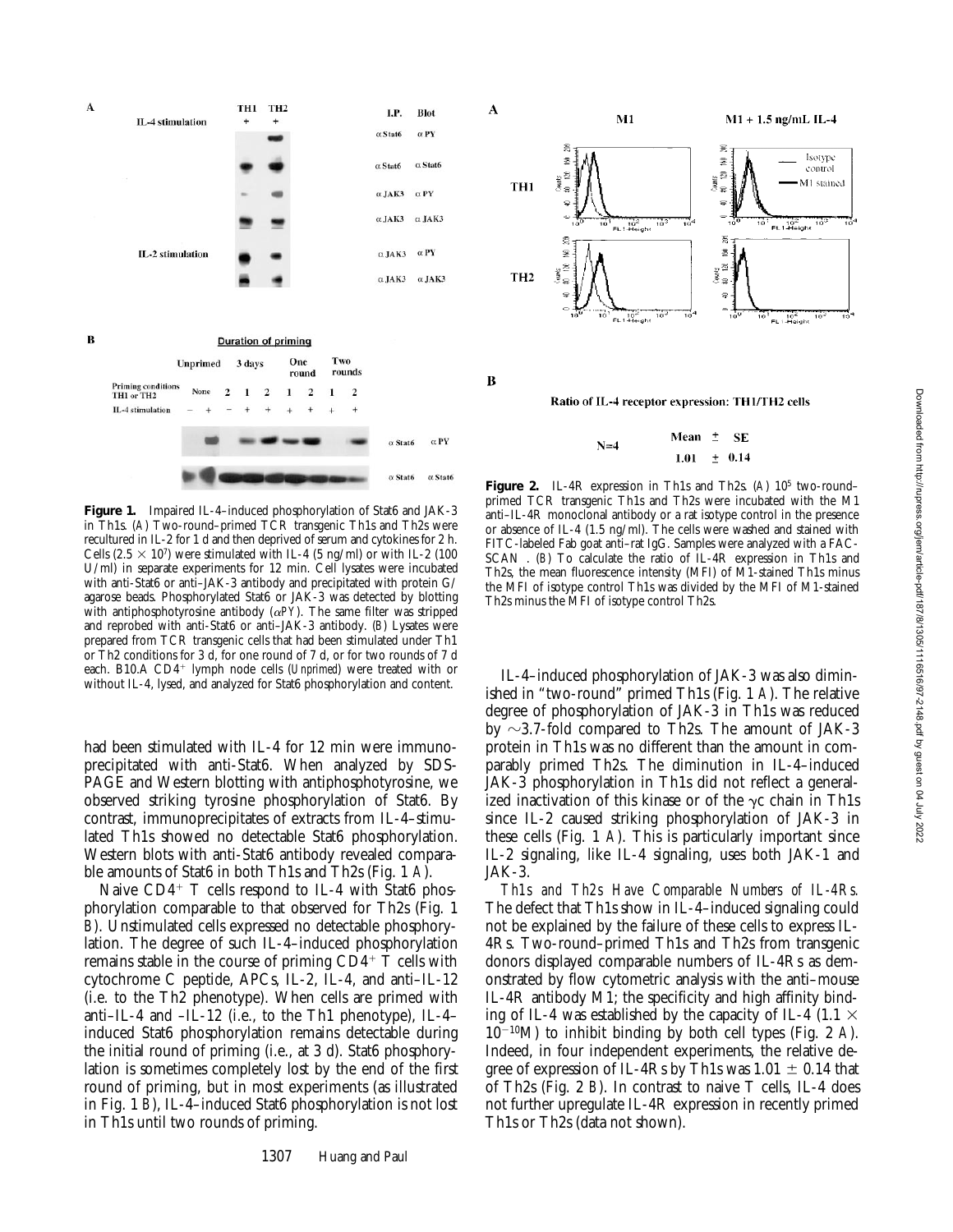Downloaded from http://rupress.org/jem/article-pdf/187/8/1305/1116516/97-2148.pdf by guest on 04 July 2022

Downloaded from http://rupress.org/jem/article-pdf/187/8/1305/1116516/97-2148.pdf by guest on 04 July 2022



**Figure 3.** Th1s possess less IRS-2 and display less IRS-2 phosphorylation in response to IL-4. Two-round–primed TCR transgenic Th1s or Th2s (2.5  $\times$  10<sup>7</sup>) were stimulated with or without IL-4 for 12 min. Lysates were prepared and immunoprecipitated with anti–IRS-2 or anti-Stat6 antibody and analyzed for phosphorylation and content.

*Th1s Have Diminished Expression of IRS-2.* To get a fuller picture of the signaling abnormality of IL-4Rs in Th1s, we examined the phosphorylation of a molecule that has been implicated in IL-4–mediated growth, IRS-2. Fig. 3 demonstrates that IL-4–induced phosphorylation of IRS-2 is strikingly diminished in Th1s compared to Th2s. However, in contrast to Stat6 and JAK-3, which are present in similar amounts in Th1s and Th2s, the level of expression of IRS-2 protein, as detected by immunoblotting of anti– IRS-2 immunoprecipitates, is markedly diminished in Th1s compared to Th2s. Furthermore, although Stat6 is present in relatively similar amounts in unprimed  $CD4+T$  cells, in Th1s and Th2s, IRS-2 is present in very limited amounts in unprimed cells (Fig. 4 *A*). The sustained induction of IRS-2 expression in Th2s appears to be Stat6 dependent. Thus, when  $CD4+T$  cells from Stat6-deficient mice are primed with soluble anti-CD3, anti-CD28, APCs, IL-2, IL-4, and anti–IL-12 for one round, they fail to express detectable IRS-2, whereas

**Figure 4.** Induction of IRS-2 protein is Stat6 dependent. (*A*) Lysates prepared from B10.A CD4+ lymph node T cells or from two-round– primed TCR transgenic Th1s or Th2s were immunoprecipitated with anti–IRS-2 or anti-Stat6 antibody. The amount of IRS-2 and Stat6 protein was determined by Western blot analysis using anti–IRS-2 or anti-Stat6 antibody. (B) Naive CD4<sup>+</sup> T cells, prepared from lymph nodes of Stat6-deficient mice or their heterozygous littermates, were primed (one round) with 3 µg/ml soluble anti-CD3 and anti-CD28 under Th1 or Th2 conditions. The amount of IRS-2 protein was determined by immunoprecipitation and Western blot analysis using anti–IRS-2 antibody.

a IRS-2

littermate heterozygotes show induction of IRS-2 under Th2- but not Th1-priming conditions (Fig. 4 *B*).

An analysis of the induction of IRS-2 protein using  $CD4<sup>+</sup>$  T cells from TCR transgenic donors in the course of priming with cytochrome  $\overline{C}$  peptide reveals that cells primed in the Th1 and Th2 "directions" both initially induce IRS-2 (i.e., at 3 d), but IRS-2 is only sustained in the cells primed in the presence of IL-4, so that by 5 d of priming, cells primed under Th1 conditions have less IRS-2 than do cells primed under Th2 conditions (Fig. 5). Thereafter, IRS-2 levels in Th1s are lower than in Th2s, particu-

| Priming<br>conditions<br>TH1 or TH2 | $\bf{0}$   |  | 3 days 5 days |  |  |  | 7 days |             | Two<br>rounds |                |                |                |
|-------------------------------------|------------|--|---------------|--|--|--|--------|-------------|---------------|----------------|----------------|----------------|
|                                     | Unprimed 1 |  |               |  |  |  |        | 2 1 2 1 2 1 |               | $\overline{2}$ |                |                |
| IL-4 stimulation                    |            |  |               |  |  |  |        |             |               | $^{+}$         | I.P.           | <b>Blot</b>    |
|                                     |            |  |               |  |  |  |        |             |               |                | $\alpha$ IRS-2 | $\alpha$ PY    |
|                                     |            |  |               |  |  |  |        |             |               |                | $\alpha$ IRS-2 | $\alpha$ IRS-2 |

1308 Impaired IL-4 Signaling in Th1s

**Figure 5.** Upregulation of IRS-2 expression and IL-4–induced phosphorylation of IRS-2 during the course of Th2 development. Lysates were prepared from purified TCR transgenic lymph node CD4<sup>+</sup> (*Unprimed*) or TCR transgenic lymph node  $CD4^+$  cells that were stimulated with T and B cell–depleted APCs, cytochrome C, and IL-2 under either Th1 or Th2 conditions for 3, 5, or 7 d, or for two rounds of 7 d each. IRS-2 phosphorylation and content was analyzed by immunoprecipitation with anti– IRS-2 antibody and Western blot analysis using antiphosphotyrosine or anti–IRS-2 antibody. Lysates were prepared from equal numbers of cells.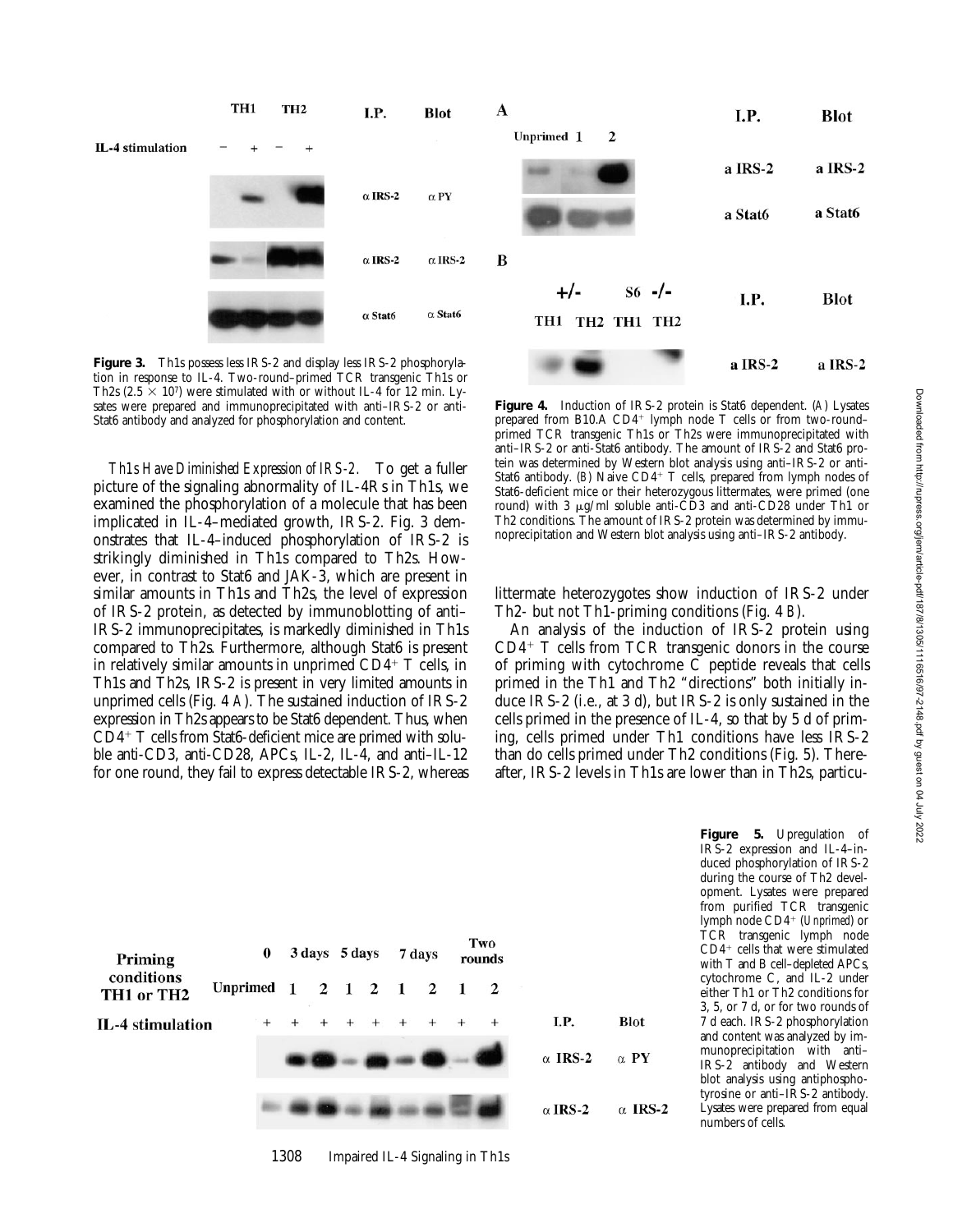



**Figure 6.** Failure of culture under Th2 conditions to induce IRS-2 expression in well-differentiated Th1s. (*A*) Two-round–primed TCR transgenic Th1s or Th2s were restimulated with cytochrome C plus irradiated APCs under Th1  $(1 > 1; 2 > 1)$  or Th2  $(1 > 2; 2 > 2)$  conditions for 7 d. IRS-2 and Stat6 protein content were determined by immunoprecipitation and Western blot analysis using anti–IRS-2 and anti-Stat6 antibody. (*B*) Well-rested two-round–primed TCR transgenic Th2s left unstimulated (i.e., treated with anti–IL-4), stimulated with IL-4 alone, or stimulated with irradiated T and B cell–depleted spleen cells, cytochrome C peptide, IL-2, and anti–IL-4 or IL-4 for 6 h and 22 h. Total RNAs were prepared with RNAzol and reverse transcribed into cDNA. PCR was performed with IRS-2 or actin primers. Products were analyzed in 2% agarose gel.

larly by 2 wk of priming. The levels of phosphorylation of IRS-2 in Th1s are also strikingly diminished compared to Th2s from 5 d of priming and after (Fig. 5).

Th1s not only fail to express substantial amounts of IRS-2, they fail to show stable induction of IRS-2 when restimulated for 7 d in the presence of cytochrome C peptide, APC, IL-2, IL-4, and anti–IL-12 (Th2-inducing conditions; Fig. 6 *A*). Thus, in fully primed Th1s, IL-4 does not appear to be able to induce stable expression of IRS-2, in keeping with the "desensitization" of the IL-4R in these cells. Interestingly, Th2s restimulated for 7 d in Th1-inducing conditions continue to express IRS-2, although possibly at somewhat lower levels than Th2s that have been restimulated in Th2 conditions. Indeed, IRS-2 expression in Th2s is not entirely stable. If Th2s are rested by culture in IL-2 for 14 d, their expression of IRS-2 falls markedly. Upon stimulation with cytochrome C peptide and APC without IL-4, they show a transient induction of IRS-2 mRNA (Fig. 6 *B*). By contrast, if IL-4 is included in the culture, IRS-2 mRNA expression is more sustained, indicating the importance of IL-4 in regulating IRS-2 expression in Th2s.

*Failure of Th1s to Respond to IL-4 Correlates with the Lack of IL-4–dependent Upregulation of CD30.* To examine further whether the diminished Stat6 phosphorylation in-





Figure 7. Failure of Th1s to respond to Th2 conditions with elevated expression of CD30 or production of IL-4.  $CD4^+$  lymph node T cells from C57BL/6 cells were primed for two rounds with anti-CD3, anti-CD28, T-depleted irradiated APCs, and IL-2 under Th1 or Th2 conditions. They were then restimulated with anti-CD3, anti-CD28, T-depleted irradiated APCs, and IL-2 in the presence of IL-4 or anti–IL-4 for 3 d. CD30 expression was determined by FACS® analysis using PE-labeled anti-CD30 antibody after the 3-d culture. The brackets delimit the area of fluorescence of unstained cells.

duced by IL-4 in Th1s correlated with a failure to upregulate IL-4–dependent molecules, we examined the capacity of IL-4 to enhance expression of CD30 (49) in Th1s and Th2s. Naive  $C57BL/6$  CD4<sup>+</sup> T cells were primed with soluble anti-CD3 and anti-CD28 with irradiated APCs under Th1 or Th2 conditions for two rounds of 7 d each. They were then stimulated for 3 d with anti-CD3, anti-CD28, and irradiated APCs with IL-4 or anti-IL–4. A subset of Th2 cells from C57BL/6 donors stimulated in the presence of IL-4 show induction of CD30 at 3 d (Fig. 7), whereas stimulation of these cells in the presence of anti– IL-4 failed to induce CD30. Th1s from C57BL/6 mice failed to induce CD30 when challenged in the presence of IL-4 or of anti–IL-4.

Similarly, as we and others have previously reported (43– 45), "twice-primed" TCR transgenic Th1s fail to develop the capacity to produce IL-4 even if restimulated with cytochrome C peptide, APC, IL-2, and IL-4 for 7 d (Fig. 8).

### **Discussion**

Our results show that as naive  $CD4^+$  T cells differentiate to the Th1 phenotype, a major impairment of signaling through the IL-4R occurs. This is most apparent in the degree of induced phosphorylation of Stat6, which is the principal regulator of IL-4–mediated gene activation. The level of activation of JAK-3 is also impaired, whereas differences in degree of expression of the IL-4R are minimal. This result could explain the stability of the Th1 phenotype. The molecular basis of this impaired sensitivity of the IL-4R in Th1 cells is not known. The decreased phosphorylation of JAK-3 and the presence of normal amounts of Stat6 and JAK-3 protein suggest that it may reflect an overall effect in the receptor signaling activity rather than a spe-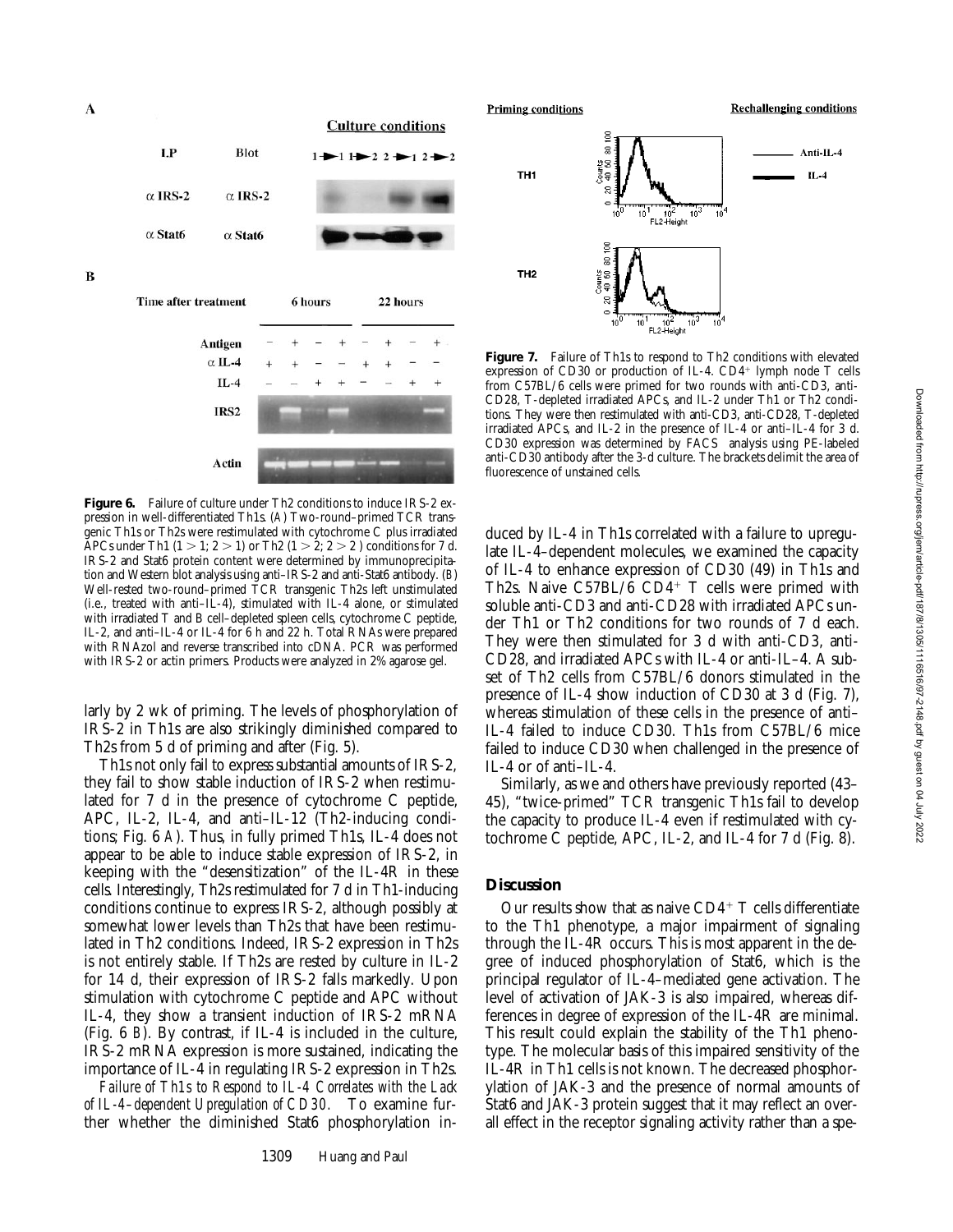

**Figure 8.** Th1s fail to acquire IL-4–producing capacity even if cultured under Th2 conditions. Two-round–primed TCR transgenic Th1s were restimulated under Th1 or Th2 conditions for 7 d; similarly primed Th2 cells were restimulated under Th2 conditions for 7 d. At the end of culture, cells were washed extensively. 106 washed cells were restimulated with cytochrome C peptide plus 106 irradiated spleen cells for 24 h. Supernatants were assayed for IFN-g and IL-4 by ELISA. *B.D.* below detection.

cific effect on Stat6. The capacity of IL-2 to induce JAK-3 phosphorylation in Th1s indicates that the defect is not specific for JAK-3 and the  $\gamma c$  chain. In light of the recent discovery of a new family of cytokine-induced JAK/STAT inhibitors (50–53), it is conceivable that during the development of Th1s one or more such inhibitors are induced and prevent JAK-3/Stat6–dependent IL-4–mediated signaling in these cells. However, we have not observed any difference in levels of expression of mRNA for SOCS 2 (suppressor of cytokine signaling 2) in Th1s and Th2s; we could not detect expression of SOCS 1 or 3 in Th1s or Th2s, although we could detect these mRNAs in bone marrow cells treated with IFN- $\alpha$  and IL-3 for 1 h (Huang, H., unpublished data).

It is also striking that IL-4 regulates the level of expression of IRS-2 in recently differentiated Ths. Naive T cells display very low levels of IRS-2 protein and mRNA. Initial stimulation with antigen and APC causes a transient induction of IRS-2, which is only sustained in the presence of IL-4. Thus, Th1s that have been stimulated through two rounds of priming display little or no IRS-2, whereas Th2s that have been primed for two rounds show substantial amounts of IRS-2 and vigorous phosphorylation in response to IL-4 stimulation.

The diminished sensitivity of Th1s to IL-4–mediated signaling may explain the failure of upregulation of IRS-2 in these cells. The regulation of IRS-2 expression by IL-4 and particularly the failure of Stat6 knockout cells to show such a response might also explain the diminished IL-4– stimulated growth of thymocytes from Stat6-deficient mice (25–27). These cells should fail to respond to IL-4 with enhanced expression of IRS-2 and IL-4Rs, since both are controlled by the IL-4/Stat6 signaling pathway; low levels of both IL-4R and IRS-2 might then limit IL-4 induced growth.

Kubo et al. (54) have recently reported that a Th1 T cell clone and a hybridoma with a Th1 phenotype failed to phosphorylate Stat6 in response to IL-4. Thus, the lack of IL-4–mediated signaling by Th1 cells is likely to be a very stable property of these cells. Kubo et al. (53) argue that Th1s fail to secrete IL-4 because of a silencer element located 3' of exon 4 of the IL-4 gene that contains a Stat6binding site. They further argue that Stat6 binding to this site inactivates the silencer element and thus allows IL-4 to be made in response to phorbol ester and ionomycin stimulation. Thus, the failure of Th1s to produce IL-4 is explained by the lack of activated Stat6 in these cells, whereas the capacity of Th2s to secrete IL-4 depends upon the activation of Stat6 and the consequent blocking of silencer function. Although this concept has attractive features, our previous results (55) have shown that once naive T cells have been differentiated into Th2s, IL-4 is no longer required for the production of IL-4 or other Th2 cytokines by these cells. Thus, Th2s stimulated with antigen and APC produce IL-4 mRNA in the presence of neutralizing concentrations of anti–IL-4 or anti–IL-4R antibody. Furthermore, IL-4 does not enhance IL-4 production by these cells even when limiting concentrations of antigen are used for stimulation. Finally, Th2s prepared from IL-4 knockout mice produce normal amounts of IL-13 mRNA in response to stimulation with anti-CD3; IL-4 does not enhance production of IL-13 by these differentiated Th2s.

Our results, indicating a failure of recently differentiated Th1s to phosphorylate Stat6, and those of Kubo et al. (53) describing absent Stat6 phosphorylation in a Th1 clone and a Th1 hybridoma, contrast with results that have been described showing that extracts from IL-4–stimulated Th1s can form complexes with a gamma-activated sequence (GAS) element as detected by electrophoretic mobility shift analysis (EMSA). Szabo et al. (56) and Lederer et al. (57) observed an IL-4–inducible EMSA in cultures that had been differentiated in the Th1 direction for one round of stimulation; cells from such cultures retained the capacity to develop IL-4–producing activity if cultured for an additional 4–7 d with antigen and IL-4. Indeed, it was subsequently demonstrated that cells that had been primed in the Th1 direction for several rounds lost the capacity to develop into IL-4–producing cells (43), consistent with our observation that IL-4–induced phosphorylation of Stat6 is often not extinguished until cells have undergone two rounds of Th1 priming. Pernis et al. (58) reported that in a Th1 clone (AE.7), IL-4 induced a factor (then designated STF–IL-4) that formed a complex with the GAS element from  $Fc\gamma R1$ . The significance of this finding remains to be evaluated further. This could be explained by differences among individual long-term Th1-like clones and recently differentiated Th1s. Alternatively, the IL-4R may retain some signaling properties in Th1s that nonetheless do not allow full activation of Stat6. Indeed, EMSA often reveals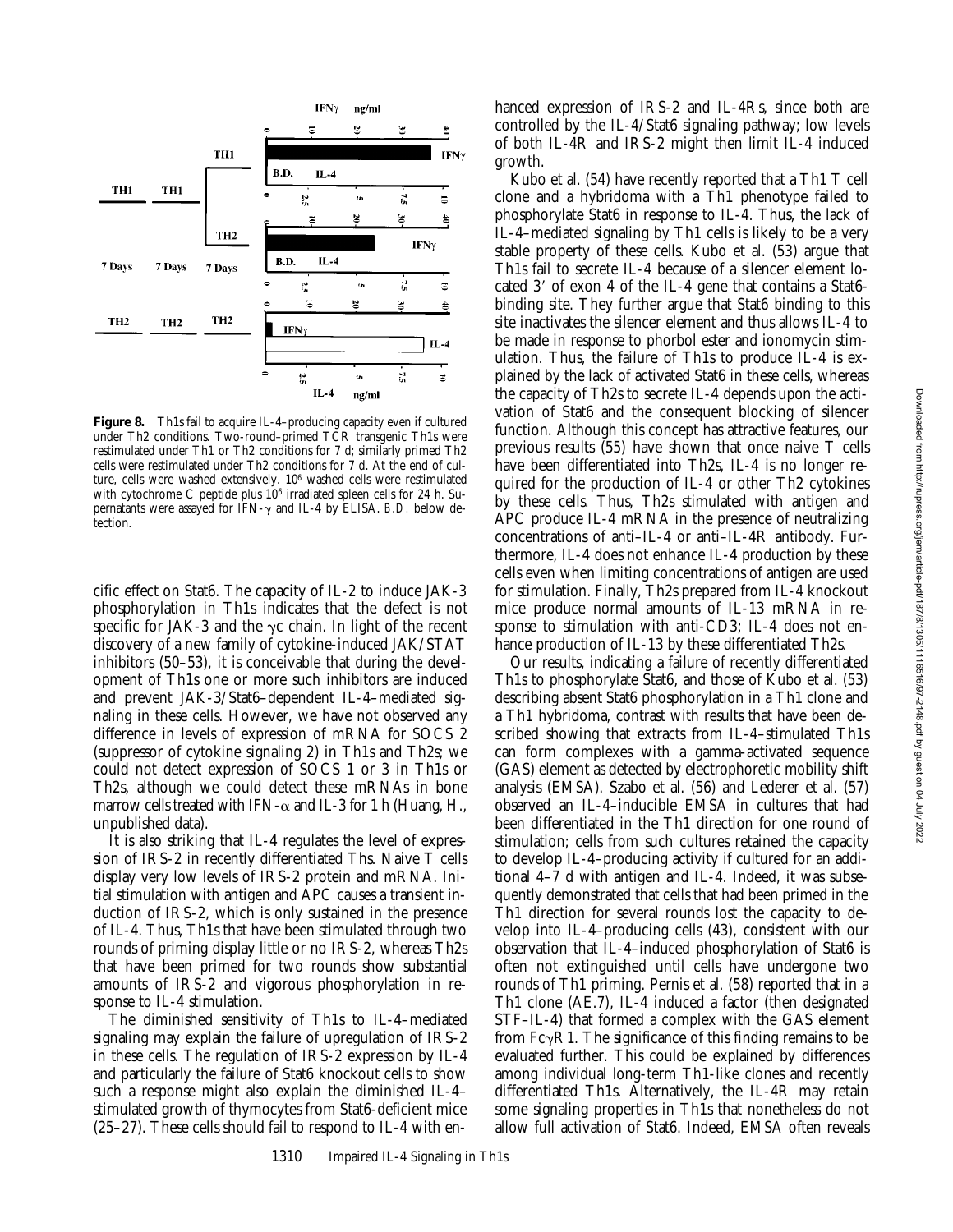that IL-4 induces multiple bands containing the GAS element, only one of which is supershifted by anti–Stat6 antibody.

Understanding the molecular basis of the diminished sensitivity of IL-4Rs in well-differentiated Th1s might pro-

vide interesting targets for the development of agents that could reverse the polarity of these cells. Such agents could be important in the development of strategies for treatment of tissue damaging autoimmunity or to reverse inappropriate responses to certain pathogenic agents.

We thank Dr. Achasah D. Keegan for helpful discussion, Drs. James Ihle and John O'Shea for the gift of anti-Stat antibodies, and Dr. James Ihle for providing breeding pairs of Stat6 knockout mice. We acknowledge the assistance of Mrs. Jane Hu-Li, Mrs. Cynthia Watson, and Jeff Nyswaner, and thank Shirley Starnes for editorial assistance.

H. Huang is a fellow of the Leukemia Society of America.

Address correspondence to William E. Paul, LI, NIAID, NIH, Bldg. 10, Rm. llN3ll, 10 Center Dr., MSC 1892, Bethesda, MD 20892-1892. Phone: 301-496-5046; Fax: 301-496-0222; E-mail: wepaul@helix. nih.gov

*Received for publication 8 December 1997.*

#### **References**

- 1. Paul, W.E., and R.A. Seder. 1994. Lymphocyte responses and cytokines. *Cell.* 76:241–251.
- 2. Abbas, A.K., K.M. Murphy, and A. Sher. 1996. Functional diversity of helper T lymphocytes. *Nature.* 383:787–793.
- 3. Romagnani, S. 1996. Th1 and Th2 in human diseases. *Clin. Immunol. Immunopathol.* 80:225–235.
- 4. Reiner, S.L., and R.M. Locksley. 1995. The regulation of immunity to *Leishmania major*. *Annu. Rev. Immunol.* 13:151– 177.
- 5. Le Gros, G., S.Z. Ben-Sasson, R. Seder, F.D. Finkelman, and W.E. Paul. 1990. Generation of interleukin 4 (IL-4)–producing cells in vivo and in vitro: IL-2 and IL-4 are required for in vitro generation of IL-4–producing cells. *J. Exp. Med.* 172: 921–929.
- 6. Swain, S.L., A.D. Weinberg, M. English, and G. Huston. 1990. IL-4 directs the development of Th2-like helper effectors. *J. Immunol.* 145:3796–3806.
- 7. Seder, R.A., W.E. Paul, M.M. Davis, B. Fazekas de St. Groth, and B. Groth. 1992. The presence of interleukin 4 during in vitro priming determines the lymphokine-producing potential of  $CD4+T$  cells from T cell receptor transgenic mice. *J. Exp. Med.* 176:1091–1098.
- 8. Hsieh, C.S., A.B. Heimberger, J.S. Gold, A. O'Garra, and K.M. Murphy. 1992. Differential regulation of T helper phenotype development by interleukins 4 and 10 in an  $\alpha\beta$ T-cell-receptor transgenic system. *Proc. Natl. Acad. Sci. USA.* 89:6065–6069.
- 9. Ohara, J., and W.E. Paul. 1987. Receptors for B-cell stimulatory factor–1 expressed on cells of haematopoietic lineage. *Nature.* 325:537–540.
- 10. Park, L.S., D. Friend, H.M. Sassenfeld, and D.L. Urdal. 1987. Characterization of the human B cell stimulatory factor 1 receptor. *J. Exp. Med.* 166:476–488.
- 11. Russell, S.M., A.D. Keegan, N. Harada, Y. Nakamura, M. Noguchi, P. Leland, M.C. Friedmann, A. Miyajima, R.K. Puri, W.E. Paul, and W.J. Leonard. 1993. Interleukin-2 receptor  $\gamma$  chain: a functional component of the interleukin-4 receptor. *Science.* 262:1880–1883.
- 12. Kondo, M., T. Takeshita, N. Ishii, M. Nakamura, S. Watanabe, K. Arai, and K. Sugamura. 1993. Sharing of the interleukin-2 (IL-2) receptor  $\gamma$  chain between receptors for IL-2 and IL-4. *Science.* 262:1874–1877.
- 13. Noguchi, M., Y. Nakamura, S.M. Russell, S.F. Ziegler, M. Tsang, X. Cao, and W.J. Leonard. 1993. Interleukin-2 receptor  $\gamma$  chain: a functional component of the interleukin-7 receptor. *Science.* 262:1877–1880.
- 14. Kimura, Y., T. Takeshita, M. Kondo, N. Ishii, M. Nakamura, J. Van Snick, and K. Sugamura. 1995. Sharing of the IL-2 receptor  $\gamma$  chain with the functional IL-9 receptor complex. *Int. Immunol.* 7:115–120.
- 15. Giri, J.G., M. Ahdieh, J. Eisenman, K. Shanebeck, K. Grabstein, S. Kumaki, A. Namen, L.S. Park, D. Cosman, and D. Anderson. 1994. Utilization of the beta and gamma chains of the IL-2 receptor by the novel cytokine IL-15. *EMBO (Eur. Mol. Biol. Organ.) J.* 13:2822–2830.
- 16. Ihle, J.N. 1995. The Janus protein tyrosine kinase family and its role in cytokine signaling. *Adv. Immunol.* 60:1–35.
- 17. Johnston, J.A., M. Kawamura, R.A. Kirken, Y.Q. Chen, T.B. Blake, K. Shibuya, J.R. Ortaldo, D.W. McVicar, and J.J. O'Shea. 1994. Phosphorylation and activation of the Jak-3 Janus kinase in response to interleukin-2. *Nature.* 370:151–153.
- 18. Witthuhn, B.A., O. Silvennoinen, O. Miura, K.S. Lai, C. Cwik, E.T. Liu, and J.N. Ihle. 1994. Involvement of the Jak-3 Janus kinase in signalling by interleukins 2 and 4 in lymphoid and myeloid cells. *Nature.* 370:153–157.
- 19. Wang, L.M., A.D. Keegan, W.E. Paul, M.A. Heidaran, J.S. Gutkind, and J.H. Pierce. 1992. IL-4 activates a distinct signal transduction cascade from IL-3 in factor-dependent myeloid cells. *EMBO (Eur. Mol. Biol. Organ.) J.* 11:4899–4908.
- 20. Chen, X.H., B.K. Patel, L.M. Wang, M. Frankel, N. Ellmore, R.A. Flavell, W.J. LaRochelle, and J.H. Pierce. 1997. Jak1 expression is required for mediating interleukin-4–induced tyrosine phosphorylation of insulin receptor substrate and Stat6 signaling molecules. *J. Biol. Chem.* 272:6556–6560.
- 21. Nosaka, T., J.M. Van Deursen, R.A. Tripp, W.E. Thierfelder, B.A. Witthuhn, A.P. McMickle, P.C. Doherty, G.C.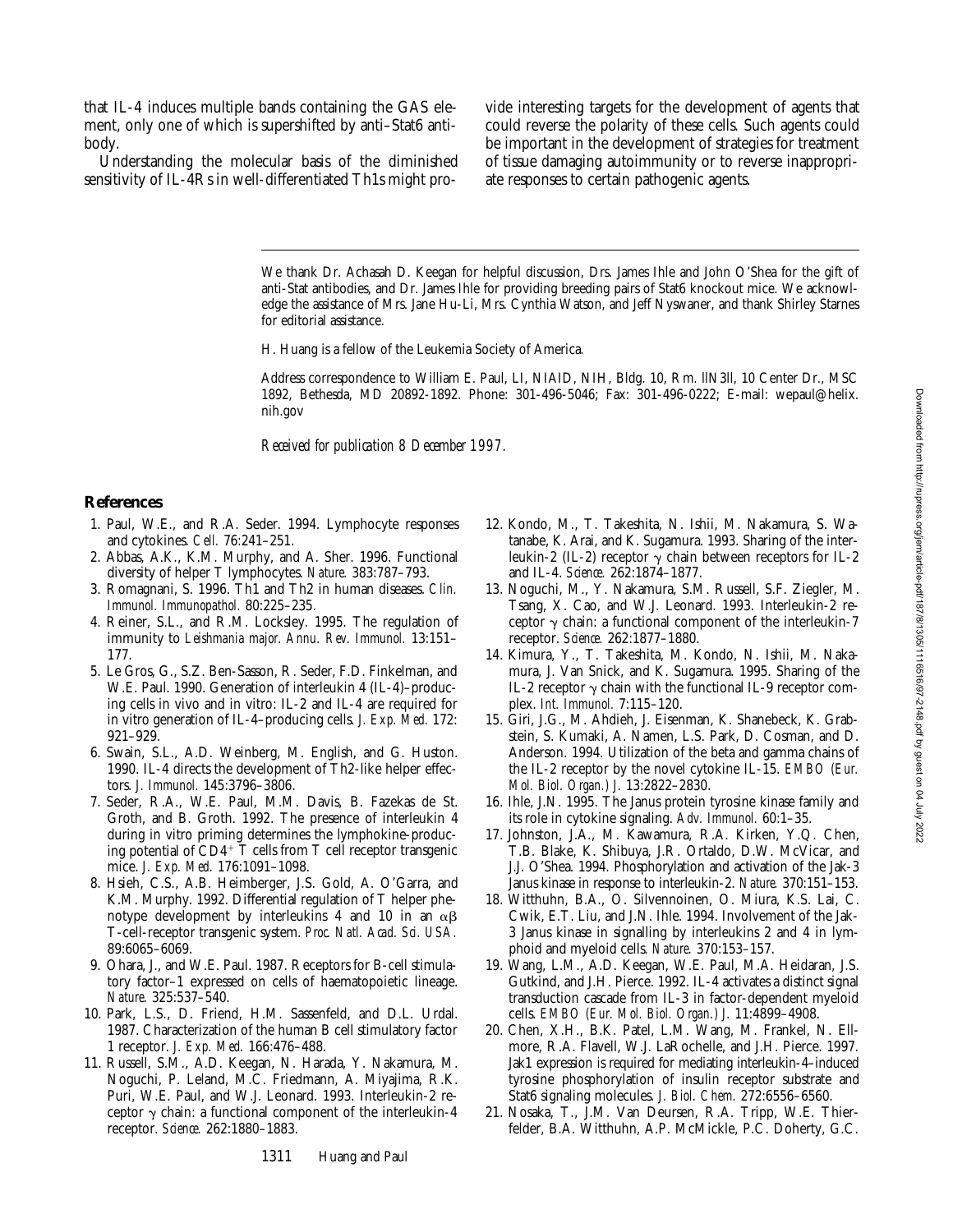Grosveld, and J.N. Ihle. 1995. Defective lymphoid development in mice lacking Jak3. *Science.* 270:800–802.

- 22. Park, S.Y., K. Saijo, T. Takahashi, M. Osawa, H. Arase, N. Hirayama, K. Miyake, H. Nakauchi, T. Shirasawa, and T. Saito. 1995. Developmental defects of lymphoid cells in Jak3 kinase–deficient mice. *Immunity.* 3:771–782.
- 23. Thomis, D.C., C.B. Gurniak, E. Tivol, A.H. Sharpe, and L.J. Berg. 1995. Defects in B lymphocyte maturation and T lymphocyte activation in mice lacking Jak3. *Science.* 270:794–797.
- 24. Noben-Trauth, N., L. Shultz, F. Brombacher, J. Urban, H. Gu, and W.E. Paul. 1997. An IL-4–independent pathway for  $CD4$ <sup>+</sup> T cell IL-4 production is revealed in interleukin receptor deficient mice. *Proc. Natl. Acad. Sci. USA.* 94:10838– 10843
- 25. Kaplan, M.H., U. Schindler, S.T. Smiley, and M.J. Grusby. 1996. Stat6 is required for mediating responses to IL-4 and for development of Th2 cells. *Immunity.* 4:313–319.
- 26. Takeda, K., T. Tanaka, W. Shi, M. Matsumoto, M. Minami, S. Kashiwamura, K. Nakanishi, N. Yoshida, T. Kishimoto, and S. Akira. 1996. Essential role of Stat6 in IL-4 signalling. *Nature.* 380:627–630.
- 27. Shimoda, K., J. van Deursen, M.Y. Sangster, S.R. Sarawar, R.T. Carson, R.A. Tripp, C. Chu, F.W. Quelle, T. Nosaka, D.A. Vignali, et al. 1996. Lack of IL-4–induced Th2 response and IgE class switching in mice with disrupted Stat6 gene. *Nature.* 380:630–633.
- 28. Hou, J., U. Schindler, W.J. Henzel, T.C. Ho, M. Brasseur, and S.L. McKnight. 1994. An interleukin-4–induced transcription factor: IL-4 Stat. *Science.* 265:1701–1706.
- 29. Keegan, A.D., K. Nelms, M. White, L.M. Wang, J.H. Pierce, and W.E. Paul. 1994. An IL-4 receptor region containing an insulin receptor motif is important for IL-4–mediated IRS-1 phosphorylation and cell growth. *Cell.* 76:811–820.
- 30. Keegan, A.D., and W.E. Paul. 1992. Multichain immune recognition receptors: similarities in structure and signaling pathways. *Immunol. Today.* 13:63–68.
- 31. Pernis, A., B. Witthuhn, A.D. Keegan, K. Nelms, E. Garfein, J.N. Ihle, W.E. Paul, J.H. Pierce, and P. Rothman. 1995. Interleukin 4 signals through two related pathways. *Proc. Natl. Acad. Sci. USA.* 92:7971–7975.
- 32. Quelle, F.W., K. Shimoda, W. Thierfelder, C. Fischer, A. Kim, S.M. Ruben, J.L. Cleveland, J.H. Pierce, A.D. Keegan, K. Nelms, and J.N. Ihle. 1995. Cloning of murine Stat6 and human Stat6, Stat proteins that are tyrosine phosphorylated in responses to IL-4 and IL-3 but are not required for mitogenesis. *Mol. Cell. Biol.* 15:3336–3343.
- 33. Ryan, J.J., L.J. McReynolds, A. Keegan, L.H. Wang, E. Garfein, P. Rothman, K. Nelms, and W.E. Paul. 1996. Growth and gene expression are predominantly controlled by distinct regions of the human IL-4 receptor. *Immunity.* 4: 123–132.
- 34. Wang, H.Y., W.E. Paul, and A.D. Keegan. 1996. IL-4 function can be transferred to the IL-2 receptor by tyrosine containing sequences found in the IL-4 receptor  $\alpha$  chain. *Immunity.* 4:113–121.
- 35. Kotanides, H., and N.C. Reich. 1996. Interleukin-4–induced STAT6 recognizes and activates a target site in the promoter of the interleukin-4 receptor gene. *J. Biol. Chem.* 271:25555– 25561.
- 36. Todd, M.D., M.J. Grusby, J.A. Lederer, E. Lacy, A.H. Lichtman, and L.H. Glimcher. 1993. Transcription of the interleukin 4 gene is regulated by multiple promoter elements. *J. Exp. Med.* 177:1663–1674.
- 37. Bruhn, K.W., K. Nelms, J.L. Boulay, W.E. Paul, and M.J. Lenardo. 1993. Molecular dissection of the mouse interleukin-4 promoter. *Proc. Natl. Acad. Sci. USA.* 90:9707–9711.
- 38. Szabo, S.J., J.S. Gold, T.L. Murphy, and K.M. Murphy. 1993. Identification of cis-acting regulatory elements controlling interleukin-4 gene expression in T cells: roles for NF-Y and NF-ATc. *Mol. Cell. Biol.* 13:4793–4805.
- 39. Tara, D., D.L. Weiss, and M.A. Brown. 1995. Characterization of the constitutive and inducible components of a T cell IL-4 activation responsive element. *J. Immunol.* 154:4592– 4602.
- 40. Ho, I.C., M.R. Hodge, J.W. Rooney, and L.H. Glimcher. 1996. The proto-oncogene c-maf is responsible for tissuespecific expression of interleukin-4. *Cell.* 85:973–983.
- 41. Hodge, M.R., H.J. Chun, J. Rengarajan, A. Alt, R. Lieberson, and L.H. Glimcher. 1996. NF-AT-driven interleukin-4 transcription potentiated by NIP45. *Science.* 274:1903–1905.
- 42. Zheng, W., and R.A. Flavell. 1997. The transcription factor GATA-3 is necessary and sufficient for Th2 cytokine gene expression in CD4 T cells. *Cell.* 89:587–596.
- 43. Murphy, E., K. Shibuya, N. Hosken, P. Openshaw, V. Maino, K. Davis, K. Murphy, and A. O'Garra. 1996. Reversibility of T helper 1 and 2 populations is lost after longterm stimulation. *J. Exp. Med.* 183:901–913.
- 44. Sornasse, T., P.V. Larenas, K.A. Davis, J. deVries, and H. Yssel. 1996. Differentiation and stability of T helper 1 and 2 cells derived from naive human neonatal  $CD4^+$  T cells, analyzed at the single-cell level. *J. Exp. Med.* 184:473–483.
- 45. Hu, L.J., H. Huang, J. Ryan, and W.E. Paul. 1997. In differentiated  $CD4+T$  cells, interleukin 4 production is cytokineautonomous, whereas interferon gamma production is cytokine-dependent. *Proc. Natl. Acad. Sci. USA.* 94:3189–3194.
- 46. Kurt, J.E., S. Hamberg, J. Ohara, W.E. Paul, and A.K. Abbas. 1987. Heterogeneity of helper/inducer T lymphocytes. I. Lymphokine production and lymphokine responsiveness. *J. Exp. Med.* 166:1774–1787.
- 47. Lichtman, A.H., J. Chin, J.A. Schmidt, and A.K. Abbas. 1988. Role of interleukin 1 in the activation of T lymphocytes. *Proc. Natl. Acad. Sci. USA.* 85:9699–9703.
- 48. Zamorano, J., H.Y. Wang, L.M. Wang, J.H. Pierce, and A.D. Keegan. 1996. IL-4 protects cells from apoptosis via the insulin receptor substrate pathway and a second independent signaling pathway. *J. Immunol.* 157:4926–4934.
- 49. Nakamura, T., R.K. Lee, S.Y. Nam, B.K. Al-Ramadi, P.A. Koni, K. Bottomly, E.R. Podack, and R.A. Flavell. 1997. Reciprocal regulation of CD30 expression on  $CD4^+$  T cells by IL-4 and IFN-g. *J. Immunol.* 158:2090–2098.
- 50. Yoshimura, A., T. Ohkubo, T. Kiguchi, N.A. Jenkins, D.J. Gilbert, N.G. Copeland, T. Hara, and A. Miyajima. 1995. A novel cytokine-inducible gene CIS encodes an SH2-containing protein that binds to tyrosine-phosphorylated interleukin 3 and erythropoietin receptors. *EMBO (Eur. Mol. Biol. Organ.) J.* 14:2816–2826.
- 51. Endo, T.A., M. Masuhara, M. Yokouchi, R. Suzuki, H. Sakamoto, K. Mitsui, A. Matsumoto, S. Tanimura, M. Ohtsubo, H. Misawa, et al. 1997. A new protein containing an SH2 domain that inhibits JAK kinases. *Nature.* 387:921–924.
- 52. Naka, T., M. Narazaki, M. Hirata, T. Matsumoto, S. Minamoto, A. Aono, N. Nishimoto, T. Kajita, T. Taga, K. Yoshizaki, S. Akira, and T. Kishimoto. 1997. Structure and function of a new STAT-induced STAT inhibitor. *Nature.* 387:924–929.
- 53. Starr, R., T.A. Willson, E.M. Viney, L.J. Murray, J.R.